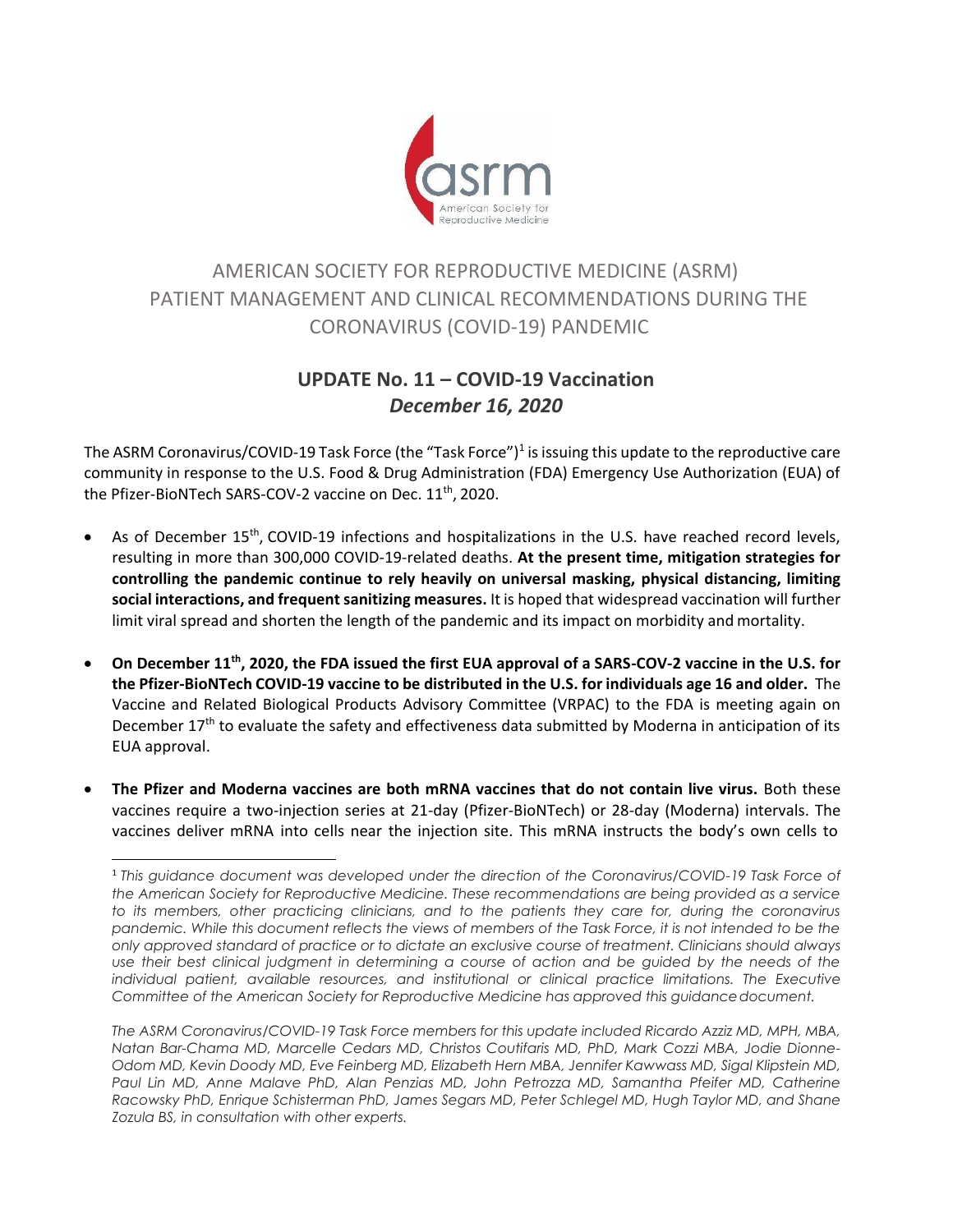replicate the coronavirus's spike (S) protein. This protein, in turn, is recognized by the body as foreign, generating protective antibodies. The mRNA itself is rapidly degraded and does not enter the cell's nucleus. Specifically, the Pfizer-BioNTech COVID-19 vaccine is a lipid nanoparticle-formulated, nucleosidemodified mRNA vaccine. The lipid coating of the nanoparticles binds to the cell membrane, facilitating entry of the mRNA segment into the cell. Rarely, some individuals could be allergic to a part of the lipid nanoparticle known as polyethylene glycol (PEG), a common component in other injectable medicines. Consequently, caution is advised when administering the vaccine to those individuals who have experienced severe allergic reactions to prior vaccines or injectable drugs.

- **All mitigation measures as outlined in the Task Force's [Update #3](https://www.asrm.org/globalassets/asrm/asrm-content/news-and-publications/covid-19/covidtaskforceupdate3.pdf) should remain firmly in place while vaccination efforts get underway**, as: 1) it is not yet known whether a vaccinated individual can spread the virus if they become infected with SARS-COV-2; 2) protective immunity against COVID-19 takes time to develop; and 3) although a two-dose regimen of the Pfizer-BioNTech vaccine is 95% effective against the development of COVID-19, it does not confer 100% immunity.
- **The Task Force does not recommend withholding the vaccine from patients who are planning to conceive, who are currently pregnant, or who are lactating** (1,2,3). These recommendations are in line with those of the Advisory Committee for Immunization Practices (ACIP) of the U.S. Centers for Disease Prevention and Control (CDC), the American College of Obstetricians and Gynecologists (ACOG), and the Society for Maternal-Fetal Medicine (SMFM).
- **Patients undergoing fertility treatment and pregnant patients should be encouraged to receive vaccination based on eligibility criteria**. Since the vaccine is not a live virus, there is no reason to delay pregnancy attempts because of vaccination administration or to defer treatment until the second dose has been administered.
- **A shared decision-making model between patients and providers should be used when considering vaccination and should take into consideration the ethical principles of autonomy, beneficence, and non-maleficence.** Consideration of local COVID-19 transmission and risk of acquisition, personal risk of contracting COVID-19, risks of COVID-19 to the patient and potential risksto a fetus, efficacy ofthe vaccine and known side effects, and the lack of data about the vaccine during pregnancy should all be taken into consideration as patients make decisions regarding vaccination. Some individuals may elect to defer conception attempts until both doses of vaccine have been administered.
- **Recent studies have suggested that pregnancy is a risk factor for severe COVID-19 disease (4-8).**  Furthermore, many women who are pregnant or contemplating pregnancy have additional risk factors such as obesity, hypertension or diabetes which may further increase the chance of severe disease from COVID-19 infection. These considerations should be included in decisions regarding vaccination.
- **Because COVID-19 mRNA vaccines are not composed of live virus, they are not thought to cause an increased risk of infertility, first or second trimester loss, stillbirth, or congenital anomalies.** It should be noted that pregnant and lactating women were excluded from the initial phase III trials of these two vaccines, so specific safety data in these populations are not yet available and further studies are planned. However, the mechanism of action of mRNA vaccines and existing safety data provide reassurance regarding the safety of COVID-19 mRNA vaccines during pregnancy. The FDA EUA letter permits the vaccination of pregnant and breastfeeding individuals with a requirement that the company engage in post-authorization observational studies in pregnancy (9).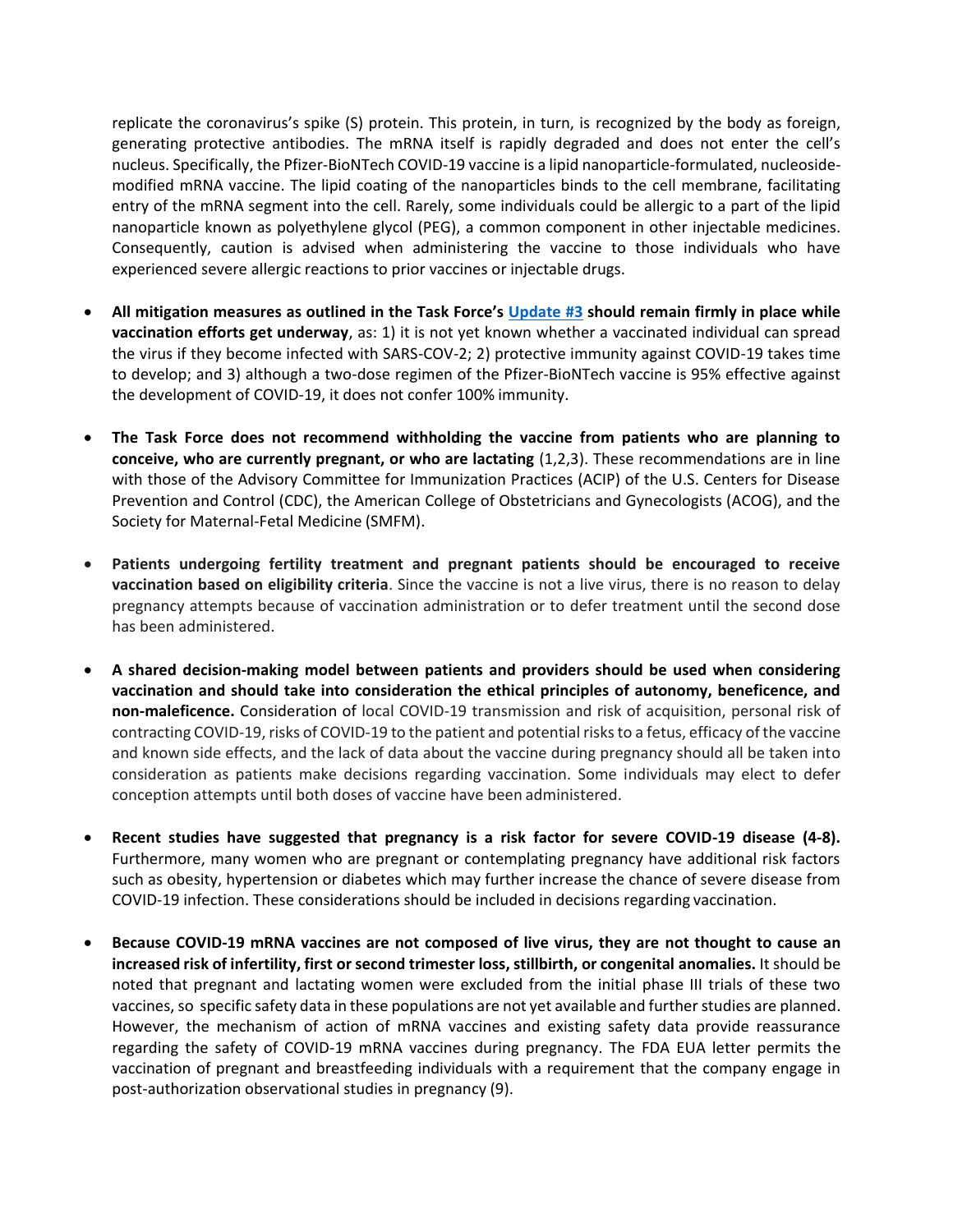- **While COVID-19 vaccination can cause fever in some patients (up to 16% of those vaccinated and mostly after the second dose), thisrisk should not be a concern when deciding whether to vaccinate a pregnant individual or a patient desiring pregnancy.** While fever in pregnancy (particularly the 1<sup>st</sup> trimester) has been associated with an increased risk of neural tube defects, [a recent study](https://www.sciencedirect.com/science/article/pii/S1047279717302624) demonstrated the association no longer remained significant if the patient istaking >400 mcg of folic acid daily (10). Another large Danish cohort stud[y did not demonstrate any increased risk of congenital anomalies o](https://www.ncbi.nlm.nih.gov/pmc/articles/PMC5723098/)f those who reported fever in the first trimester (11). Additionally, the most common symptom of COVID-19 infection itself is fever (83-99% of affected patients). Patients who experience fever following vaccination should take an antipyretic medication, like acetaminophen (12).
- **Patients who conceive in the window between the first and second dose of the vaccine should be offered the second dose of the vaccine at the appropriate interval.**
- **Physicians should promote vaccination to patients, their communities, and to the public.** Preliminary data suggests that those populations at greatest risk of severe disease from COVID-19 may also be the most hesitant to be vaccinated, and specific efforts to increase vaccine uptake in these communities should be undertaken.

Additional COVID-19 vaccines using different platforms are in development. The ASRM COVID-19 Task Force will continue to provide updates on these vaccines as they obtain approval.

## **REFERENCES**

- 1. Mbaeyi S. ACIP COVID-19 Vaccines Work Group. Use of Pfizer-BioNTech COVID-19 Vaccine: Clinical Considerations, Dec. 12, 2020 [\(https://www.cdc.gov/vaccines/acip/meetings/downloads/slides-](https://www.cdc.gov/vaccines/acip/meetings/downloads/slides-2020-12/slides-12-12/COVID-03-Mbaeyi.pdf)[2020-12/slides-12-12/COVID-03-Mbaeyi.pdf\)](https://www.cdc.gov/vaccines/acip/meetings/downloads/slides-2020-12/slides-12-12/COVID-03-Mbaeyi.pdf).
- 2. Society for Maternal-Fetal Medicine (SMFM) Statement: SARS-CoV-2 Vaccination in Pregnancy, December 1, 2020 [\(https://s3.amazonaws.com/cdn.smfm.org/media/2591/SMFM\\_Vaccine\\_Statement\\_12-1-](https://s3.amazonaws.com/cdn.smfm.org/media/2591/SMFM_Vaccine_Statement_12-1-20_(final).pdf) [20\\_\(final\).pdf\)](https://s3.amazonaws.com/cdn.smfm.org/media/2591/SMFM_Vaccine_Statement_12-1-20_(final).pdf).
- 3. American College of Obstetrics and Gynecology. Vaccinating Pregnant and Lactating Patients Against COVID-19, Dec. 13, 2020 [\(https://www.acog.org/en/Clinical/Clinical%20Guidance/Practice%20Advisory/Articles/2020/12/Vac](https://www.acog.org/en/Clinical/Clinical%20Guidance/Practice%20Advisory/Articles/2020/12/Vaccinating%20Pregnant%20and%20Lactating%20Patients%20Against%20COVID%2019) [cinating%20Pregnant%20and%20Lactating%20Patients%20Against%20COVID%2019\)](https://www.acog.org/en/Clinical/Clinical%20Guidance/Practice%20Advisory/Articles/2020/12/Vaccinating%20Pregnant%20and%20Lactating%20Patients%20Against%20COVID%2019).
- 4. Ellington S, Strid P, Tong VT, Woodworth K, Galang RR, Zambrano LD, et al. Characteristics of women of reproductive age with laboratory-confirmed SARS-CoV-2 infection by pregnancy status - United States, January 22-June 7, 2020. MMWR Morb Mortal Wkly Rep. 2020;69:769-75 [\(https://www.cdc.gov/mmwr/volumes/69/wr/mm6925a1.htm\)](https://www.cdc.gov/mmwr/volumes/69/wr/mm6925a1.htm).
- 5. Zambrano LD, Ellington S, Strid P, Galang RR, Oduyebo T, Tong VT, et al. Update: characteristics of symptomatic women of reproductive age with laboratory-confirmed SARS-CoV-2 infection by pregnancy status - United States, January 22-October 3, 2020. CDC COVID-19 Response Pregnancy and Infant Linked Outcomes Team. MMWR Morb Mortal Wkly Rep. 2020;69:1641-7 [\(https://www.cdc.gov/mmwr/volumes/69/wr/mm6944e3.htm\)](https://www.cdc.gov/mmwr/volumes/69/wr/mm6944e3.htm).
- 6. Collin J, Byström E, Carnahan A, Ahrne M. Public Health Agency of Sweden's Brief Report: pregnant and postpartum women with severe acute respiratory syndrome coronavirus 2 infection in intensive care in Sweden. Acta Obstet Gynecol Scand. 2020;99:819- 22.